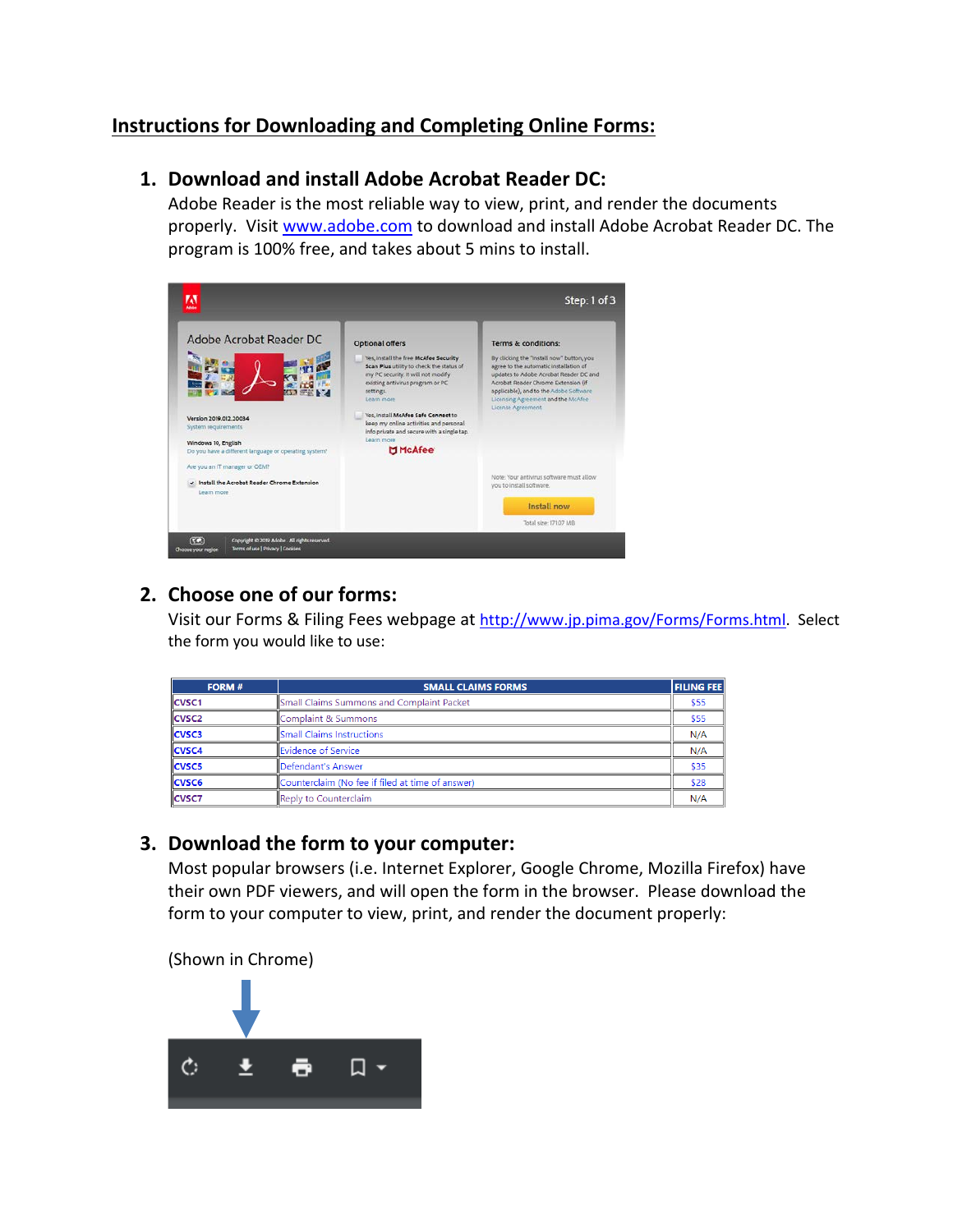| Save As                        |                                                       |                    |                    |                            |            | $\times$     |
|--------------------------------|-------------------------------------------------------|--------------------|--------------------|----------------------------|------------|--------------|
| $\rightarrow$<br>$\sim$        | This PC > Desktop<br>$\mathbf{r}$                     |                    |                    | Search Desktop<br>$\sim$ 0 |            | ٩            |
| Organize $\blacktriangleright$ | New folder                                            |                    |                    |                            | <b>BEE</b> | ◙            |
| $\Box$ This PC                 | $\widehat{\phantom{a}}$<br>۸<br>Name                  | Date modified      | Type               | Size                       |            |              |
| 3D Objects                     | $C_{\text{ra}}$<br>NXT6                               | 9/5/2018 2:16 PM   | <b>File folder</b> |                            |            |              |
| <b>Desktop</b>                 | <b>Currently Working On</b>                           | 7/23/2019 10:06 AM | <b>File folder</b> |                            |            |              |
| 育<br><b>Documents</b>          | HP                                                    | 5/31/2019 9:11 AM  | <b>File folder</b> |                            |            |              |
| Downloads                      |                                                       | 8/2/2019 12:58 PM  | Adobe Acrobat D    | 96 KB                      |            |              |
|                                |                                                       | 4/18/2019 8:45 AM  | Adobe Acrobat D    | 142,100 KB                 |            |              |
| Music                          | UltraVNC - Shortcut                                   | 4/2/2018 8:20 AM   | Shortcut           | 1 KB                       |            |              |
| Pictures                       |                                                       |                    |                    |                            |            |              |
| <b>图</b> Videos                |                                                       |                    |                    |                            |            |              |
| <b>EL</b> Local Disk (C:)      |                                                       |                    |                    |                            |            |              |
| $\Box$ DATAPART1(D:)           |                                                       |                    |                    |                            |            |              |
| USB Drive (F:)                 |                                                       |                    |                    |                            |            |              |
| Software Drive (I              |                                                       |                    |                    |                            |            |              |
| $\equiv$ IT (M:)               | v                                                     |                    |                    |                            |            |              |
| File name:                     | CVSC1 - Small Claims Summons and Complaint Packet.pdf |                    |                    |                            |            | $\checkmark$ |
|                                | Save as type: Adobe Acrobat Document (*.pdf)          |                    |                    |                            |            | $\checkmark$ |
|                                |                                                       |                    |                    |                            |            |              |
|                                |                                                       |                    |                    | Save                       | Cancel     |              |
| A Hide Folders                 |                                                       |                    |                    |                            |            | $\mathbb{R}$ |

(Save As dialogue box. Desktop is an easy place to find it right away)

(Find the file in the location you saved it to. I.E. Desktop)



**4. Open the file with Adobe Acrobat Reader DC:** Use the "Open with" method: